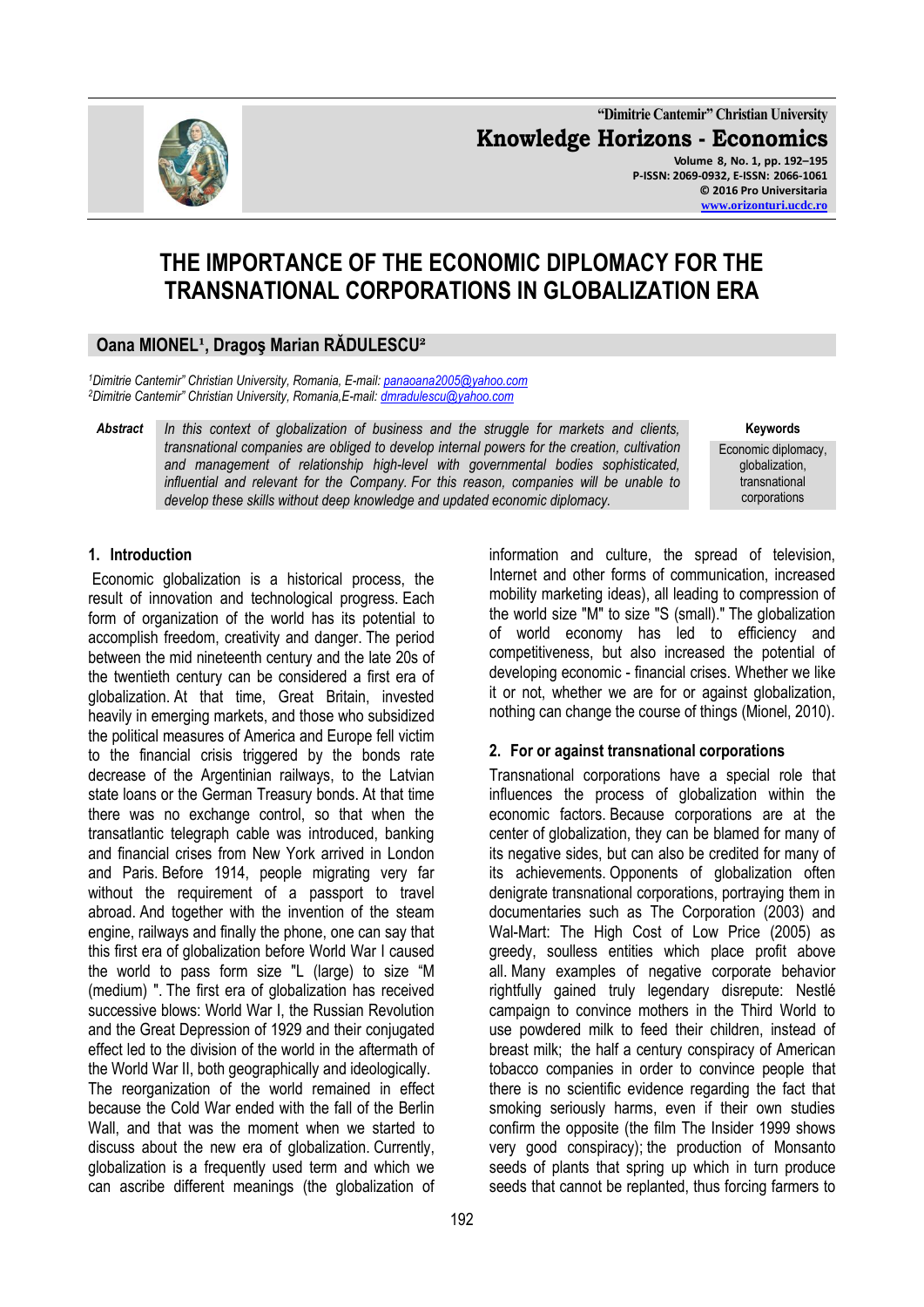buy new seeds every year; massive oil spill following the sinking of the oil tanker Exxon Valdez Company and its subsequent attempt to avoid paying compensation. However, transnational corporations have an important role in spreading the benefits of globalization in developing countries, helping to increase the standard of living in many regions of the world. Corporations made possible the penetration of products from developing countries on advanced industrialized country markets; modern corporation ability to immediately tell producers what international consumers want represented a huge advantage for both parties. Corporations were agents of technology transfer from industrialized countries to developing countries, helping to reduce the gap between the two worlds. Corporations have created jobs and boosted economic growth in developing countries; developed countries have brought in cheap goods, thus quality increasingly better, resulting in fewer costs of living and contributing to lower inflation and interest rates (Chitiba and Mionel, 2012).

#### **3. What is economic diplomacy?**

The term *diplomacy* comes from international relations, political science, and more specifically from the field of diplomatic studies. Pigman explains that "early modern usages of diplomacy were largely concerned with the process: the art of negotiation, and how to use negotiating effectively to achieve objectives of states" (as cited Huub Ruel).

In the context of business globalization and the struggle for markets and customers, transnational companies are obliged to develop internal powers for the creation, cultivation and management of high-level relationship with sophisticated governmental bodies, who are influential and relevant to the company. For this reason, companies will be unable to develop these skills without deep knowledge and updated economic diplomacy.

Economic diplomacy can be comprehensively defined; thus it can be seen as achieving economic objectives through diplomatic means and an efficient framework of institutional cooperation in order to achieve the objectives of economic promotion abroad. In addition, economic diplomacy is considered a function that connects foreign policy efforts and economic welfare of the citizens of a country. Gheorghe Pistol shows diplomacy in his book *Negotiation - theory and practice* as "one of the terms that can be best tackled rather by considering the contexts of its use than by trying to establish only one meaning. Overall diplomacy can be defined as the management of international relations through negotiations and not by force or other means. Diplomacy can be interpreted as the art of negotiation, gradually adapting to changes in the political environment "(Pistol, 1994).

The agenda of economic diplomacy is comprehensive and it includes, among matters relating to foreign trade relations, promoting national economic interests in other countries, information and updating potential foreign investors about investment opportunities, negotiating economic and trade agreements, and cooperation in order to overcome economic divergences and harmonize standards in various sectors (economic, social, environmental, educational etc.).

#### **4. Why transnational corporations need economic diplomacy?**

### *4.1. International corporations and nation states*

Currently, corporations are facing many problems whose solutions not only depend on them. Thus, corporations must identify new methods and techniques to survive on the market and to solve problems. In addition, the central point of transnational corporations at the moment is the rapid and efficient communication and collaboration between branches and subsidiaries worldwide. Influenced by the rapid movement of technological, economic, social and geopolitical factors the global business paradigm of transnational corporations is currently following Shaun Riordan's statement, an expert in diplomacy and international business, *in the XXI century diplomat, or you're either a diplomat, or you're out of the game*.

In the beginning of the  $21<sup>st</sup>$  century, transnational corporations pursue their activities in a complex business environment of rapid change and a triad host country - government - NGO which corporations may face only by appealing to subtleties of economic diplomacy.



Source: authors

#### *Figure 1.* Transnational corporations and triad

States represent the arena or the stage, but that does not mean that they are also major players. States are not the only actors on the stage of international relations and not even the most important ones. This idea is supported by the four hypotheses stated by Susan Strange: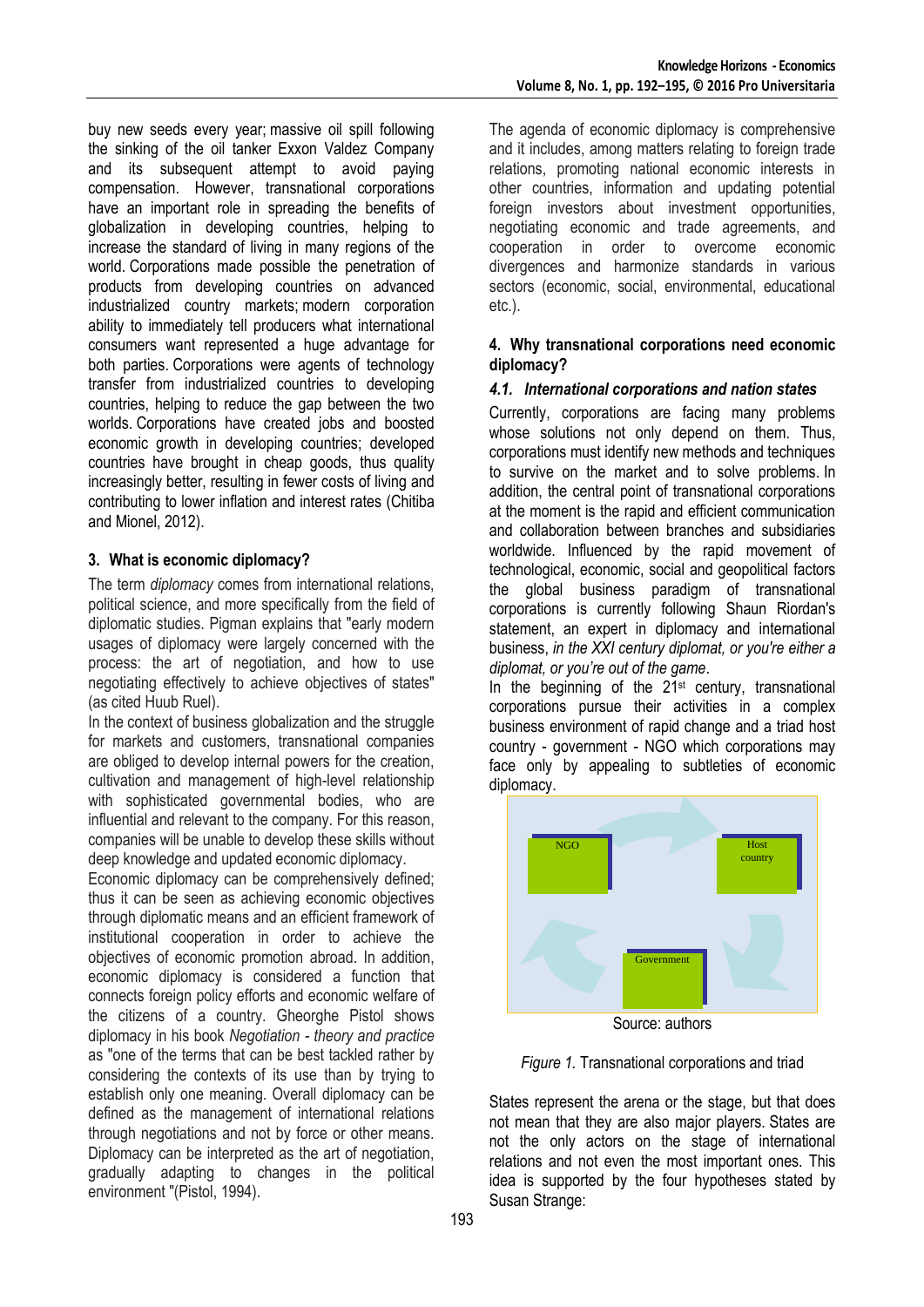- First hypothesis: states withdrew their participation in the ownership and control of industry, services and trade, and even guidance on research and innovations in technology; why?, how?, produced by whom? and where? are questions answered by TNCs;

- Second hypothesis: TNCs, have lately done much more than states and international organizations did to assist the population in the undeveloped South;

- Third hypothesis: this hypothesis concerns the management-employee relationship; transnational corporations have come to watch and even take over the role of governments to resolve conflicts of interest;

- Fourth hypothesis: by market internationalization TNCs wangle taxation policies (Strange, 2001). Dealing with corporations – a triad of three main causes: consumers' quick access to information through corporate governance, emerging markets and the emergence of numerous communities campaigning against corporations. For this reason, transnational corporations should be very attentive to the details of working conditions, environmental standards and employment practices that could destroy the reputation locally and /or internationally. To manage the situation and to reduce or avoid the risk of diminishing the importance of the international business scene, transnational corporations have to move their center of gravity to the importance of economic diplomacy and the key role they have among the business corporation diplomats.

#### *4.2. Business Diplomats*

Transnational corporations' diplomats or business diplomats have the task to negotiate, renegotiate and make compromises with local authorities. Meanwhile, business diplomats should be sensitive to local and international NGOs that frequently monitor corporate activity [8]. Using diplomacy in business greatly helps corporations to shape geopolitical risk, given that they operate a lot on international markets. This internationalization process exposes corporations to numerous geopolitical risks and other noncommercial risks in an unstable and unpredictable international environment. Diplomacy in international affairs aims to adapt the skills and mind of the diplomat to the business company needs. It facilitates the exchange of best practices in geopolitical analysis and risk management between the government and the private sector. While larger companies begin to prepare their own business diplomats, small firms will seek support from diplomats made available by various consulting firms or other institutions. Diplomacy can be considered a keyword and a further explanation for the success or failure of international business. The diplomat's role in international affairs is to find the best solutions to difficult situations in a fair and peaceful manner.



*Figure 2.* The business diplomat

The business diplomat must be dominated by a cosmopolitan spirit, showing interest and sympathy for countries which develop businesses and to people with different cultures.

#### **5. Economic diplomacy at the bilateral, regional and multilateral level**

Economic diplomacy is working on three levels: bilateral, regional and multilateral. Economic diplomacy plays a major part in bilateral economic relations. This includes bilateral agreements on trade, investment, employment, taxation, and a wide range of formal and informal economic issues between the two countries. Currently, bilateral Free Trade Agreements have been implemented in many countries around the world. Regional cooperation takes on a growing importance in economic diplomacy. National interests and economic liberalization are well served, particularly in the context of a particular region. Removing barriers and opening markets become easier in a regional framework. Multilateral economic diplomacy is manifested in the World Trade Organization (WTO) and the frame of numerous international economic and financial organizations such as the World Bank, International Monetary Fund, various UN agencies.



Source: authors

*Figure 3.* Economic diplomacy